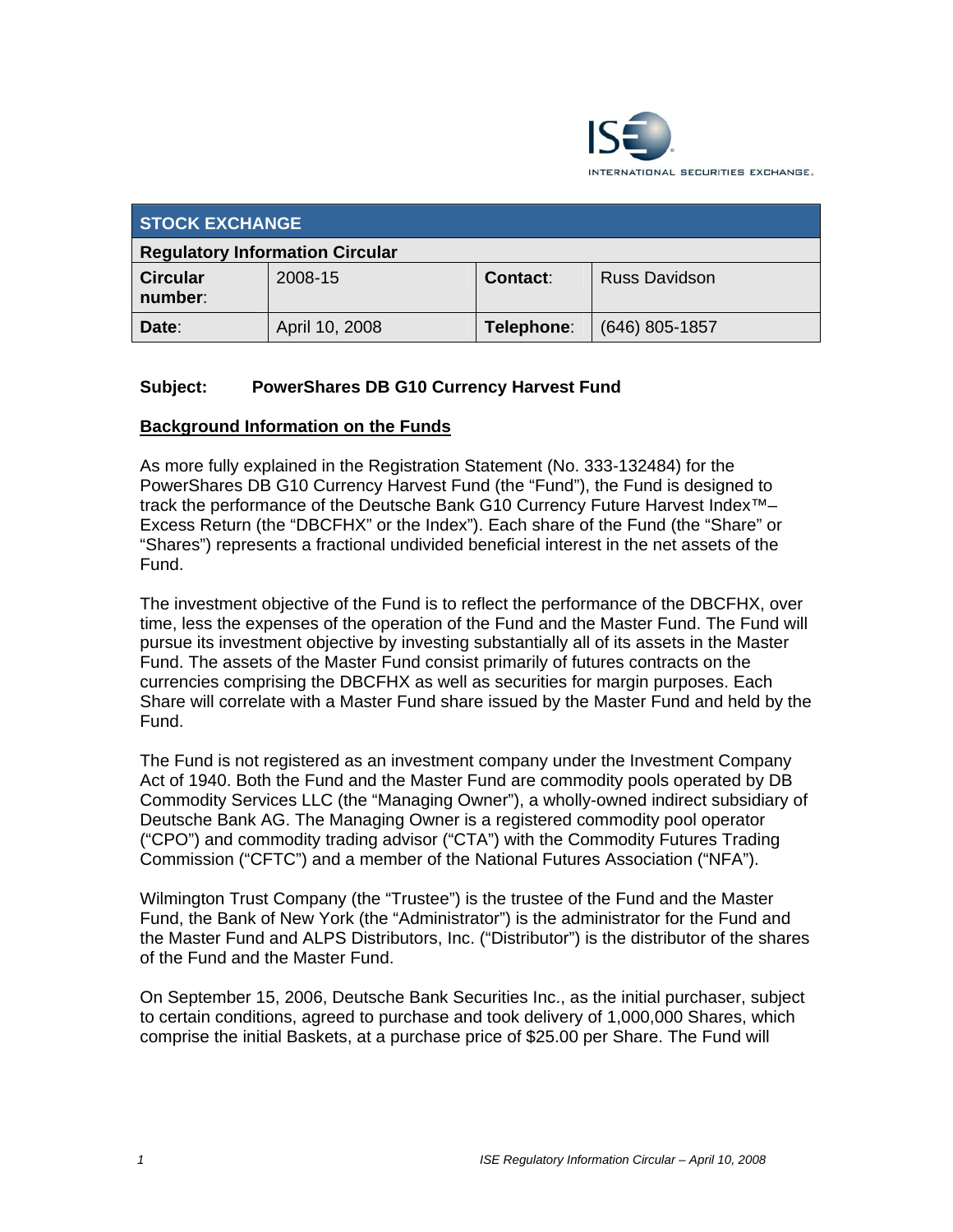issue shares on a continuous basis to Authorized Participants.<sup>1</sup> The Fund will issue and redeem shares only in blocks of 200,000 Shares or integral multiples thereof to Authorized Participants. A block of 200,000 Shares is called a "Basket." These transactions will be in exchange for a Cash Deposit Amount equal to 200,000 multiplied by the net asset value ("NAV") per Share of the Fund determined on each business day by the Administrator. Initially, the Cash Deposit Amount will be approximately \$5 million. The Administrator will determine the Cash Deposit Amount for a given business day by multiplying the NAV for each Share by the number of Shares in each Basket (200,000). Only registered broker-dealers that become Authorized Participants by entering into a participant agreement with the Managing Owner and the Fund may purchase or redeem Baskets. Shares will be offered to the public from time to time at prices that will reflect, among other things, the prices of the underlying futures contracts comprising the DBCFHX and the trading price of the Shares on the Amex at the time of the offer. Market prices for the Shares may be different from the NAV per Share. Except when aggregated in Baskets, Shares are not redeemable securities.

The NAV of the Fund is obtained by subtracting the trust's liabilities on any day from the total assets of the Master Fund. The NAV per Share is obtained by dividing the NAV of the Fund on a given day by the number of Shares outstanding on that date. On each day on which the Amex is open for regular trading, shortly after 4:00 p.m. Eastern time ("ET"), the Administrator will determine the NAV and NAV per Share. The Administrator will value all futures contracts held by the Master Fund on the basis of their then current market value. However, if a futures contract on a trading day cannot be liquidated due to the operation of daily limits or other rules of an exchange upon which such futures contract is traded, the settlement price on the most recent trading day on which futures contract could have been liquidated will be used in determining NAV.

Shortly after 4:00 p.m. ET each business day, the Administrator will determine the Basket Amount for orders placed by Authorized Participants received before 1:00 p.m. ET that day. Purchase orders are irrevocable. Baskets are issued as of 12:00 noon ET, on the business day immediately following the purchase order date (T+1) at NAV per share as of the closing time of the American Stock Exchange ("Amex") or the last futures exchange to close on which the Index currencies are traded, whichever is later, on the purchase order date if the required payment has been timely received. The Cash Deposit Amount and the NAV are communicated by the Administrator to all Authorized Participants via facsimile or electronic mail message and will be available on the Index Sponsor's website at http://index.db.com. The most recently reported NAV for the Shares and the Basket Amount will also be available on the Amex's website (www.amex.com).

The Fund's expense ratio, in the absence of any extraordinary expenses and liabilities, is expected to be up to 0.81% of the net assets of the Fund but may be lower based on actual expenses incurred.

DTC serves as securities depository for the Shares, which may be held only in bookentry form; stock certificates will not be issued. DTC, or its nominee, is the record or registered owner of all outstanding shares of the Fund.

 $\overline{a}$  $1$  An "Authorized Participant" is a person, who at the time of submitting to the trustee an order to create or redeem one or more Baskets, (i) is a registered broker-dealer, (ii) is a Depository Trust Company ("DTC") Participant and (iii) has in effect a valid Participant Agreement.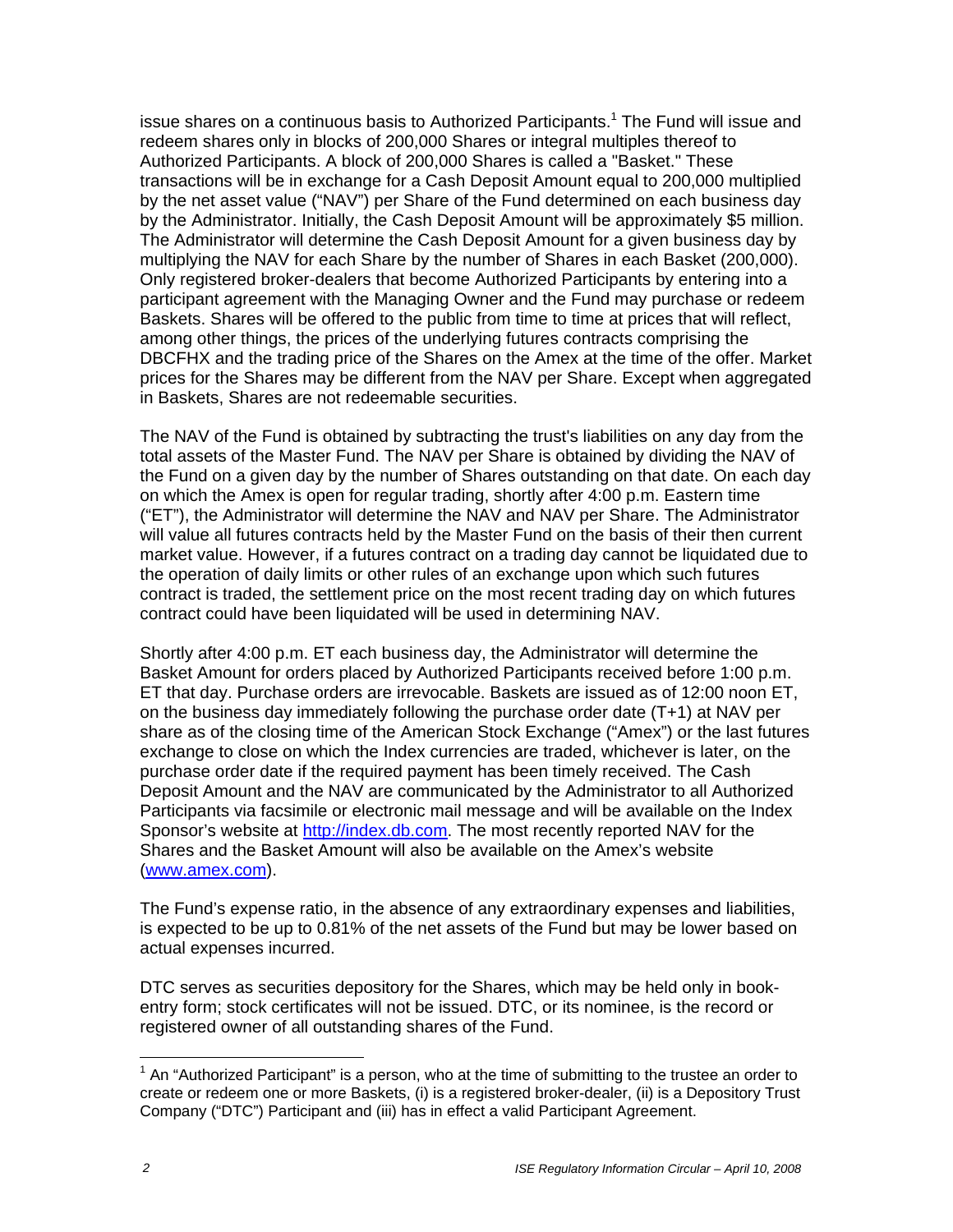The Registration Statement for the Fund describes the various fees and expenses for the Shares.

For a more complete description of the Shares, visit the Fund's website, www.dbfunds.db.com or consult the prospectus.

## **Indicative Fund Value**

In order to provide updated information relating to the Fund for use by investors, professionals and persons wishing to create or redeem Shares, the American Stock Exchange ("Amex") will disseminate through the facilities of Consolidated Tape Association ("CTA"), an updated Indicative Fund Value (the "Indicative Fund Value"). The Indicative Fund Value will be disseminated on a per Share basis every 15 seconds during regular Amex trading hours of 9:30 a.m. to 4:15 p.m. ET under the index symbol "FBV". The Indicative Fund Value will be calculated based on the cash required for creations and redemptions (i.e. NAV per Share x 200,000) adjusted to reflect the price changes of the Index currencies through investments held by the Master Fund. The Indicative Fund Value will not reflect price changes to the price of an underlying currency between the close of trading of the futures contract at the relevant futures exchange and the close of trading on the Amex at 4:15 p.m. ET. The value of a Share may accordingly be influenced by non-concurrent trading hours between ISE and the various futures exchanges on which the futures contracts based on the Index currencies are traded. The Indicative Fund Value on a per Share basis disseminated during Amex trading hours should not be viewed as a real time update of the NAV, which is calculated only once a day by the Administrator.

### **The Underlying Index**

DBCFHX is structured to provide a return that assumes an asset coverage ratio of 2:1. DBCFHX is intended to reflect the return from investing assets in long currency futures positions for certain currencies associated with relatively high yielding interest rates and an equal amount in short currency futures positions for certain currencies associated with relatively low yielding interest rates.

The Index is calculated by DB London on both an excess return basis and a total return basis. The excess return index reflects the return of the applicable underlying currencies. The total return is the sum of the return of the applicable underlying currencies, plus the return of three-month U.S. Treasury Bills. The Index will be calculated and disseminated every 15 seconds through Bloomberg, Reuters and on the DB London website at http://index.db.com.

The futures contracts on the Index currencies are rolled during the period in which the Index is re-weighted. The Index Sponsor reviews and re-weights the Index on a quarterly basis, in accordance with its rules. The futures contracts held by the Fund are, therefore, three (3) months in duration. The Index re-weighting period takes place just prior to the third Wednesday in each of March, June, September, and December months. The futures contracts on the Index currencies are rolled during the index re-weighting period, which will occur over the fourth and third business days prior to each of the previously mentioned days.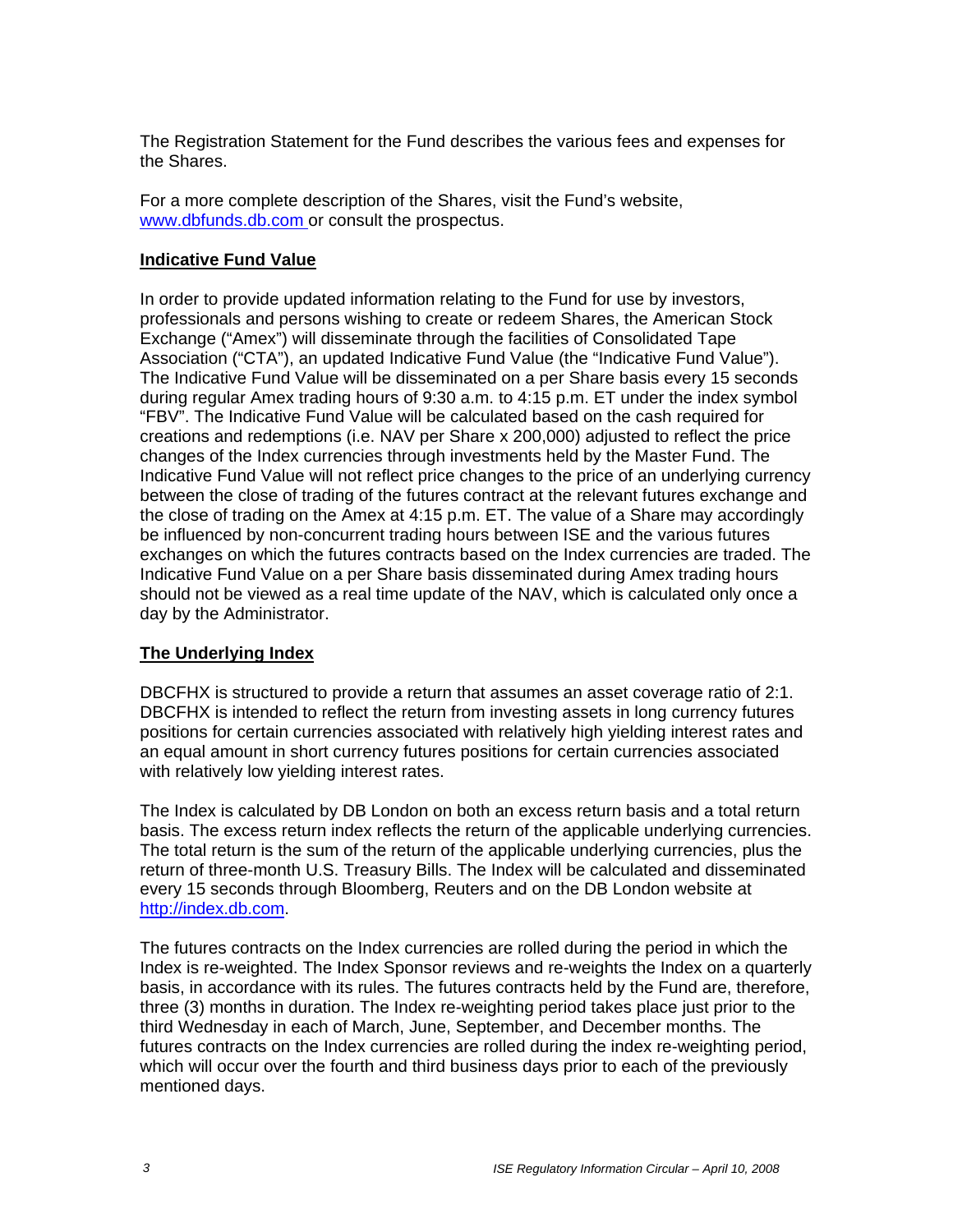The daily settlement prices for the futures contracts on the Index currencies are publicly available on the websites of the futures exchanges trading the particular contracts. All of the futures contracts in which the Master Fund currently expects to invest are traded on the CME, although currency futures contracts on the eligible index currencies also trade on other futures exchanges in the United States and the Master Fund may invest in such contracts. In addition, various data vendors and news publications publish futures prices and data. The futures quotes and last sale information for the currencies underlying the Index are also widely disseminated through a variety of market data vendors worldwide, including Bloomberg and Reuters. In addition, complete real-time data for such futures is available by subscription from Reuters and Bloomberg. The specific contract specifications for the futures contracts are also available from the futures exchanges on their websites as well as other financial informational sources.

## **Purchases and Redemptions in Creation Unit Size**

ISE Equity EAMs are hereby informed that procedures for purchases and redemptions of Shares in Baskets are described in the prospectus for the Fund, and that Shares are not individually redeemable but are redeemable only in Baskets or multiples thereof.

## **Principal Risks**

An investment in the Shares carries certain risks. The following risk factors are taken from and discussed in more detail in the Registration Statements:

- Because the Shares are created to reflect the performance of the DBCFHX, these risks include the risk that market price of the Shares will be subject to fluctuations similar to those affecting the futures contracts on the underlying currencies that comprise the DBLCI.
- Owners of the Shares will not have the protections normally associated with ownership of shares in an investment company registered under the Investment Company Act of 1940 but will have the protections afforded by the Commodity Exchange Act to investors in CFTC regulated commodity pools.
- The Fund has a perpetual duration unless terminated earlier in certain circumstances. If certain events occur, at any time, the Trustee will be required to terminate the Fund.
- Shares trade at market prices that may differ from NAV.
- The NAV of the Shares will fluctuate with changes in the market value of the Fund's assets.
- The trading prices of the Shares will fluctuate in accordance with changes in the NAV as well as market supply and demand.
- The amount of the discount or premium in the trading price relative to the NAV per Share may be influenced by non-concurrent trading hours between the major currency futures markets and NASDAQ.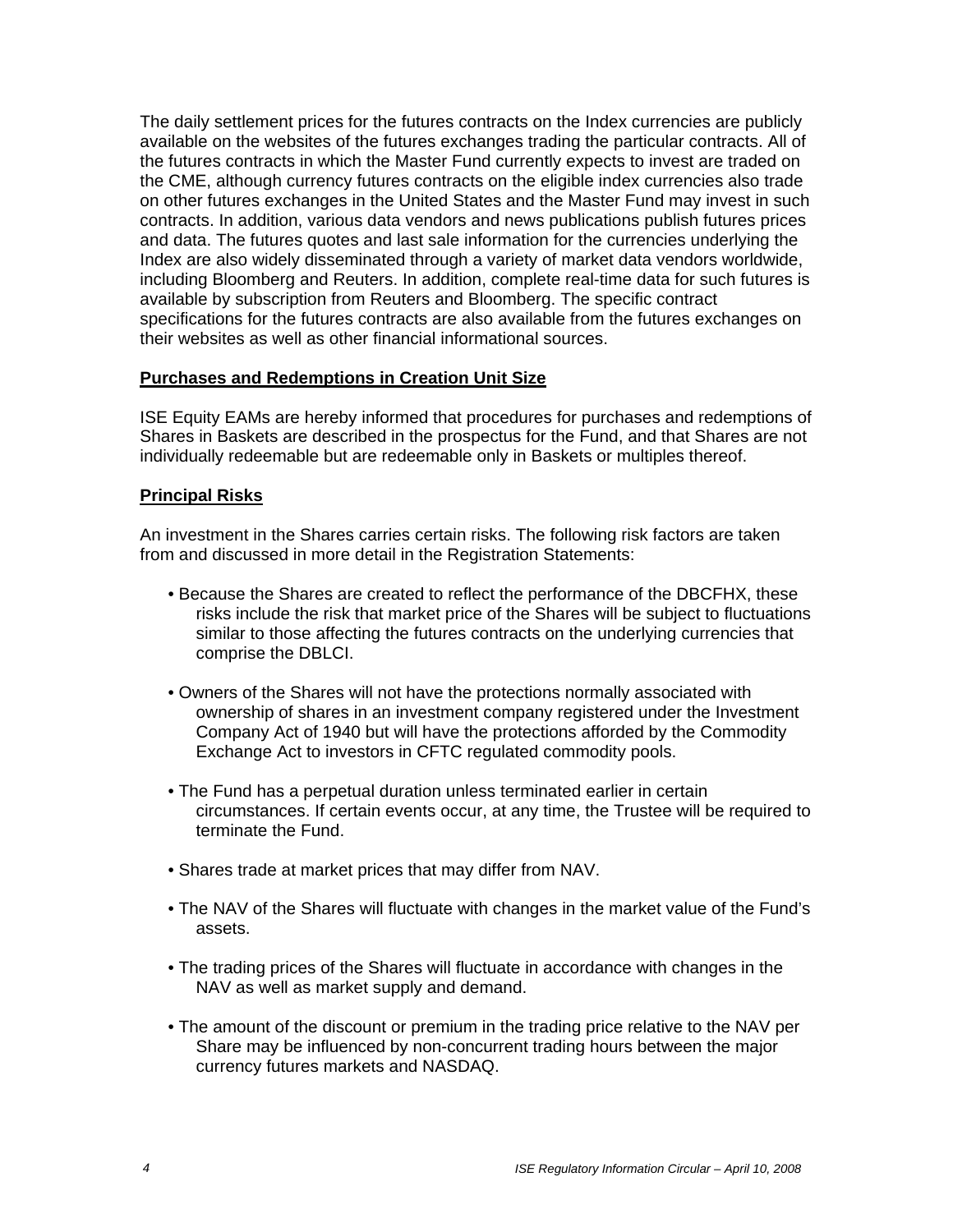• While the Shares will trade until 4:00 p.m. ET, liquidity in the market for the futures contracts on the underlying currencies comprising the DBCFHX will be reduced after the close of the major currencies futures markets. The market for the index currencies typically close at 3:00.

In addition, it should be noted that there is no regulated source of last sale information regarding currencies and no direct regulation of the foreign currency market. The SEC has no jurisdiction over the trading of foreign currency or related futures or options, although the CFTC does have regulatory jurisdiction over such futures and options.

## **Exchange Rules Applicable to Trading in the Shares**

Trading in the Shares on ISE is subject to ISE equity trading rules.

# **Trading Hours**

The Shares will trade on ISE between 9:00 a.m. and 4:00 p.m. Eastern Time.

# **Trading Halts**

ISE will halt trading in the Shares of a Trust in accordance with ISE Rule 2101(a)(2)(iii). The grounds for a halt under this Rule include a halt by the primary market because it stops trading the Shares and/or a halt because dissemination of the IIV or applicable currency spot price has ceased, or a halt for other regulatory reasons. In addition, ISE will stop trading the Shares of a Trust if the primary market de-lists the Shares.

## **Delivery of a Prospectus**

Consistent with the requirements of the Securities Exchange Act of 1934 (the "Act") and the rules thereunder, investors purchasing Shares directly from the Fund must receive a prospectus. In addition, ISE Equity EAMs are required to deliver a prospectus to all purchasers of newly-issued Shares. ISE Equity EAMs purchasing Shares from the Fund for resale to investors will deliver a prospectus to such investors.

Prospectuses may be obtained through the Funds' website at www.dbfunds.db.com. The prospectus for a Fund does not contain all of the information set forth in the Fund's registration statement (including the exhibits to the registration statement), parts of which have been omitted in accordance with the rules and regulations of the Securities and Exchange Commission ("SEC"). For further information about a Fund, please refer to its registration statement.

# **Relief From the Operation of CFTC Rules 4.21, 4.22 and 4.23**

The Commodity Futures Trading Commission's ("CFTC") Division of Clearing and Intermediary Oversight (the "CFTC Division") issued a letter dated July 12, 2006 (the "Relief Letter") granting exemptive relief to the Managing Owner from CFTC Rules 4.21, 4.22 and 4.23. Specifically, the CFTC Division exempted the Managing Owner in connection with the operation of the Fund from: (1) the requirement of CFTC Rule 4.21(b) to obtain a signed acknowledgment of receipt of a disclosure document prior to accepting funds, securities or property from a prospective pool participant with respect to sales of Shares by Authorized Participants when Authorized Participants create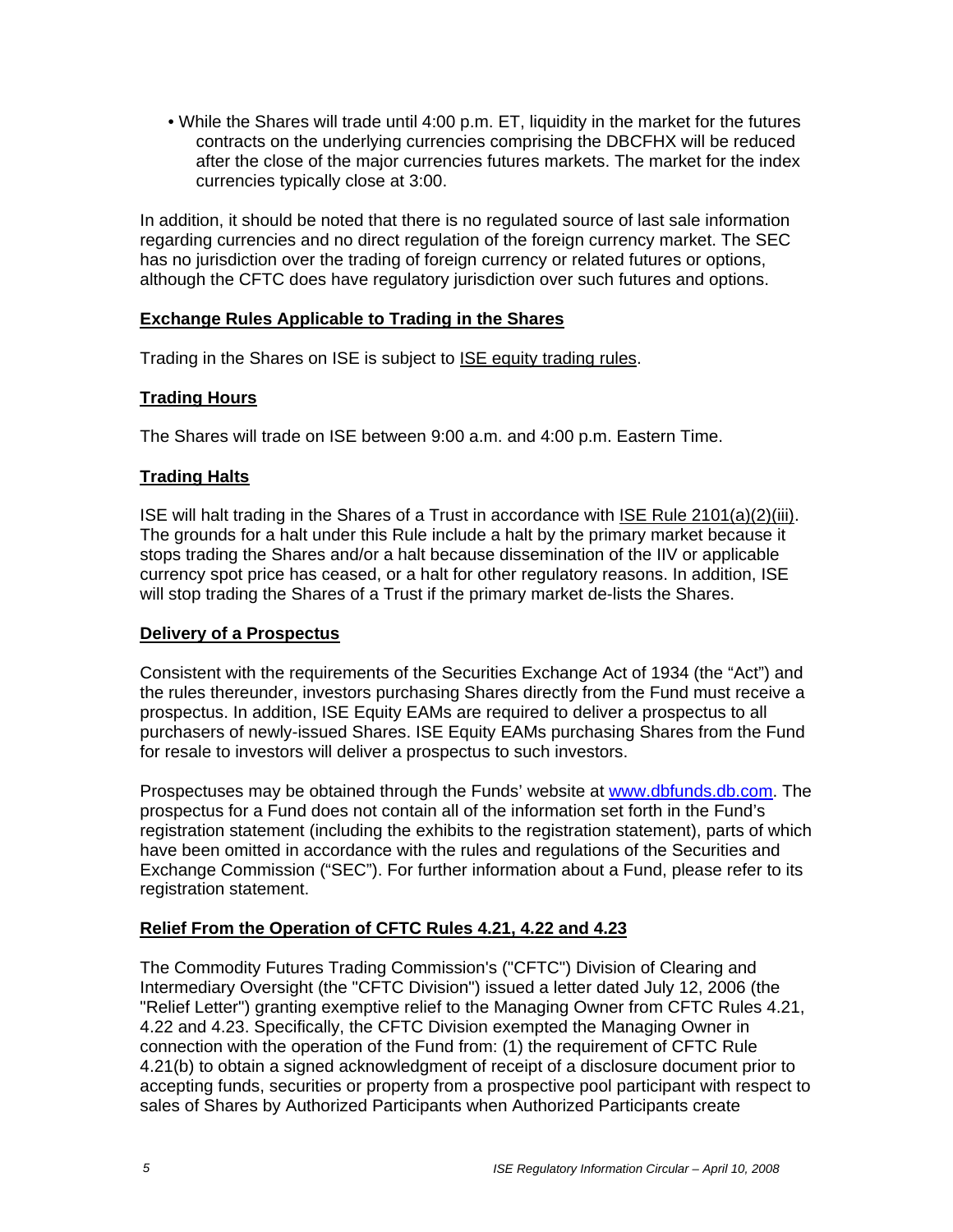additional Baskets, subsequent to the effectiveness of the registration statement; (2) the requirements of CFTC Rule 4.22 to deliver monthly account statements to purchasers of Shares; and (3) the requirement of CFTC Rule 4.23 to keep required books and records at the Managing Owner's main business office to the extent that such books and records are maintained at the offices of the Trustee or Distributor. The exemption from CFTC Rule 4.21(b) is expressly conditioned on the information required in the disclosure document being maintained and kept current on websites of the Fund, Managing Owner, Amex and the SEC.

For further information regarding these exemptions, Equity EAMs are referred to the full text of the Relief Letter and the Fund's registration statement.

## **Exemptive, Interpretive and No-Action Relief Under Federal Securities Regulations**

The SEC has issued exemptive, interpretive or no-action relief from certain provisions of rules under the Act regarding trading in the Shares.

## **Borrowing and Delivery Requirements**

No Equity EAM shall accept, represent or execute for its own account or the account of any other person an order to sell Shares on the ISE unless such Equity EAM complies with Regulation SHO under the Exchange Act; provided, however, that transactions, securities or persons exempted from Regulation SHO under the Exchange Act by paragraph (d) of Rule 242.203 of Regulation SHO also are exempted from the requirements of this paragraph.

## **Regulation M Exemptions**

The Funds are exempted under paragraph (d) of Rule 101, permitting persons who may be deemed to be participating in a distribution of the Shares to bid for or purchase Shares during their participation in such distribution. The Funds are also exempted under paragraph (d) of Rule 101 to permit the Index Sponsor, DB London to publish research during the applicable restricted period on the Fund's website. The No-Action Letter also exempted the Fund under paragraph (e) of Rule 102, permitting the Fund and its affiliated purchasers to redeem Shares in Baskets during the continuous offering of Shares.

## **Section 11(d)(1); SEC Rules 11d1-1 and 11d1-2**

The SEC has taken a no-action position under Section  $11(d)(1)$  that will permit brokerdealers that do not create Shares but engage in both proprietary and customer transactions in such Shares exclusively in the secondary market to extend or maintain or arrange for the extension or maintenance of credit on the Shares, in connection with such secondary market transactions. For broker-dealers other than the Distributor that engage in the creation of Shares, the SEC has also taken a no-action position under Rule 11d1-2 that will cover the extension or maintenance or the arrangement for the extension or maintenance of credit on the Shares that have been owned by the persons to whom credit is provided for more than 30 days.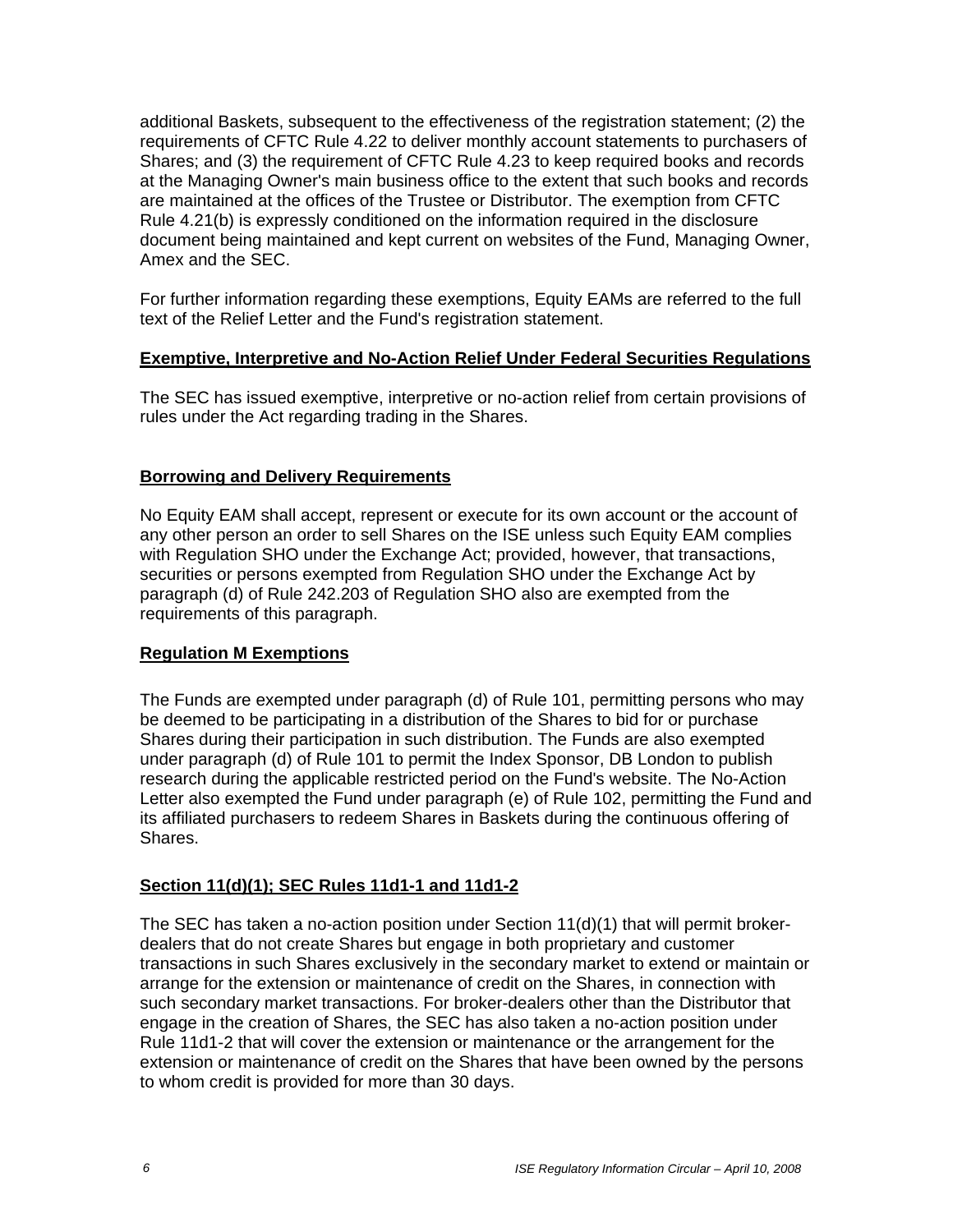The exemptions from Rules 101 and 102 of Regulation M and no-action positions taken under Rule 200(g) of Regulation SHO, Section 11(d)1 and Rule 11d1-2 are subject to the condition that such transactions in Shares or any related securities are not made for the purpose of creating actual, or apparent, active trading in or raising or otherwise affecting the price of such securities.

## **This Regulatory Information Circular is not a statutory prospectus. ISE Equity EAMs should consult the prospectus for a Trust and the Trusts' website at www.dbcfund.db.com for relevant information.**

Please contact me with any inquiries regarding this Regulatory Information Circular.